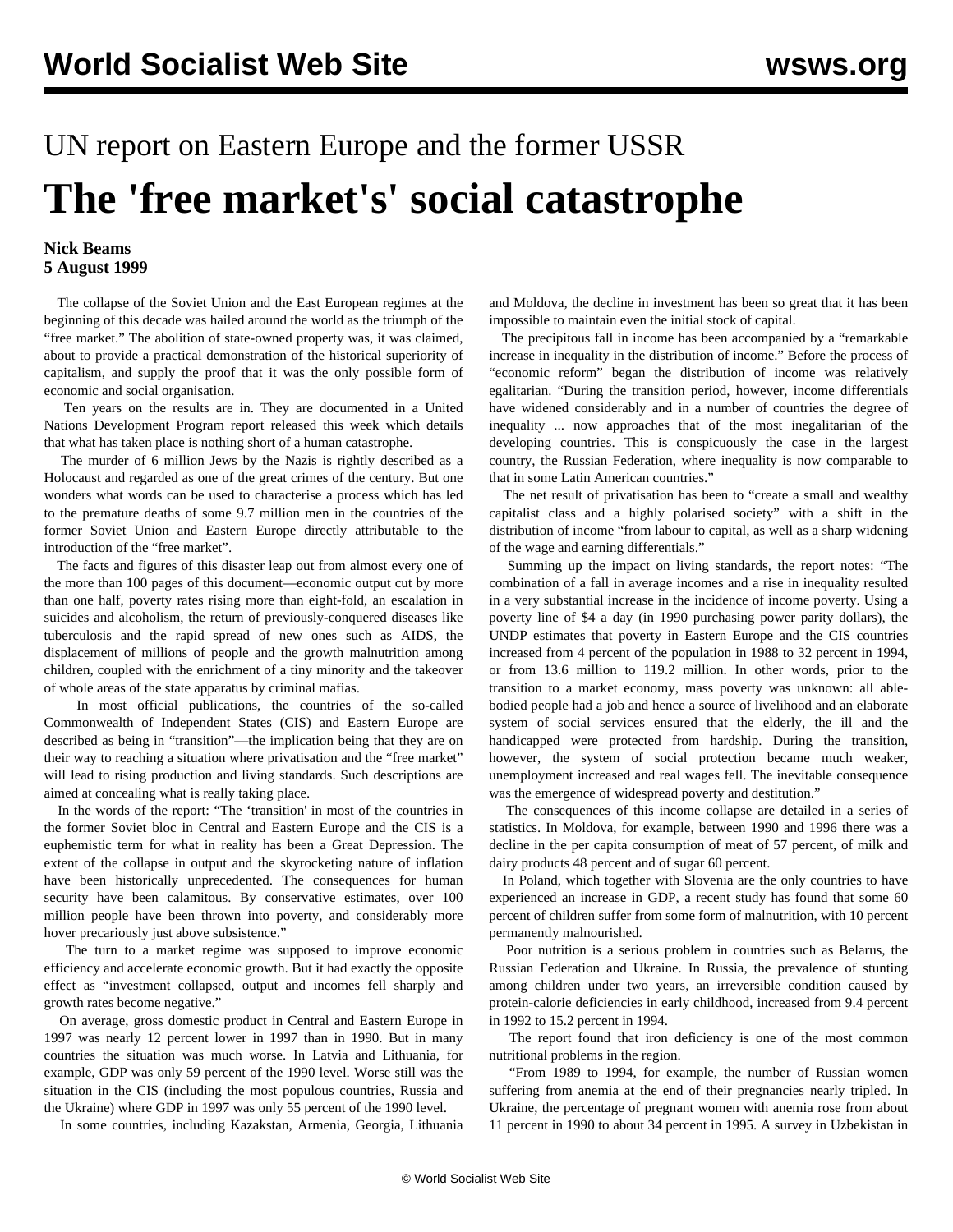1994 showed that anemia affected about 65 percent of all females between 15 and 50 years of age, 59 percent of all preschool children, 82 percent of toddlers and 75 percent of infants."

 One of the most significant effects of the introduction of the market economy is the increase in mortality rates. While the biggest increase has been among middle-aged men, teenage mortality is also on the rise.

 Between 1980 and 1995 in Russia, life expectancy for Russian men fell by four years, more than in any other country and today life expectancy for males in the Russian Federation is just 58 years. Birth rates are also falling with the result that "corresponding to their economic collapse, the countries in the region confront a dramatic demographic contraction." By 1995 ten of the so-called "transition" countries experienced a decline in population.

 In seeking to quantify the demographic impact of the shift to the market economy, the UNDP report noted the abnormally low proportion of men in the population. Defining as "missing men" the difference between the numbers present in the population if the sex ratios were normal and the number actually present, the study found that there were 5.9 million missing men in the Russian Federation and 2.6 million in the Ukraine. The figure for the CIS was 9.0 million and that for the region as a whole 9.7 million.

 "The transition," the report went on to note, "has imposed a heavy cost on the people of the region not only in terms of increased illness, higher mortality and lower life expectancy but also in terms of social breakdown, as reflected in increased alcohol consumption, a dramatic rise in drug addiction and an increase in the suicide rate."

 In almost all countries, the suicide rate for men is higher than the average for the European Union. In Hungary it is almost three times as high and in the Russian Federation, Latvia and Lithuania, more than three times greater.

 While the reports notes that causes are multiple and complex, they stem in the main from widespread insecurity with the most important factors being: a loss of earnings, increasing economic uncertainty, especially in the period of hyper-inflation, rising unemployment and the loss of purchasing power of pensions and the decline in the coverage of health services. In short, as the report puts it: "The transition to a market economy has literally been lethal for a great many people."

 The incidence of disease is on the rise. In Russia the occurrence of tuberculosis doubled between 1993 and 1994 and is reported to have increased in Ukraine and Georgia. The incidence of sexually transmitted diseases has exploded. In Russia, the incidence of syphilis rose from 4 per 100,000 people in 1989 to 172 per 100,000 in 1995. Between 1994 and 1997 HIV infection rates in Eastern Europe rose at least six-fold with a 70-fold increase in some of the worst affected areas.

 The problems of drunkenness and drug addiction have become rampant throughout the region. A report prepared in 1997 on Kyrgyzstan declared that "drunkenness and drug addiction are acquiring the proportions of a national tragedy. It is widely recognized that the high incidence of infant and children's illness and death is linked to the alcoholism of the parents. ... The prevalence of drug addiction in the last five years has increased by over 300 percent."

 The report noted that "one of the most striking and ominous byproducts of economic collapse during the transition in many countries of the region has been the dramatic rise in crime."

 "In sharp contrast to conditions before the transition, people now find themselves deprived of personal safety and security—often at the mercy of organised criminal forces that have arisen on the basis of collusion with corrupt government officials."

 Recorded crime saw a substantial increase after 1989. But here the official figures considerably understate the true position. According to one estimate no more than one quarter to one third of crime in the Russian Federation was reported. So-called white collar crime, involved in the export of and transit of goods and other business activities, is on the rise.

 In Estonia for example: "Crime has grown more organised and professional; new types of crime have appeared (e.g. credit card fraud) ... As a general trend, criminals seem to be redirecting their interest from violence and assault against property (theft) into the economic sphere, i.e. former 'street criminals' try to continue their illegal activities in business."

 In Kyrgyzstan: "The market for criminal services is growing due to hired killings and the racket. In the opinion of experts, the members of different criminal groups are constantly undertaking attempts to penetrate the authorities, including the legislature. Economic, official and general crime in Kyrgyzstan is influencing the course of economic and legal reforms. ... The new economic relations in Kyrgyzstan are leading to new types of crime."

 A similar report on Tajikistan pointed out that: "By 1996, organized crime became widespread, with the network of criminals forming a statewithin-a-state and seizing certain sectors of the economy. ... Criminals have not only improved their skills, but have graduated from committing theft, forgery and other petty crimes into murderers for hire, hostagetaking and other violent crimes ... (there is) politicisation of crime and criminalisation of politics. ... Dushanbe is the centre of organized crime and corruption."

 In summing up the "costs of transition" the UNDP report notes the "dramatic and widespread deterioration of human security. Employment is no longer secure, nor are incomes. The old system of full, guaranteed employment is gone, with no prospect of its return. For many people, income poverty has become a way of life for the foreseeable future. People's place of residence is also no longer stable, with mass migrations occurring within the countries in transition, among them, and to countries outside the region. Regional conflicts and tensions have also augmented the numbers of internally displaced persons and refugees. There has been a tragic breakdown in human security with respect to access to social services and social protection. There is no longer any secure entitlement to a decent education, a healthy life or adequate nutrition. With rising mortality rates and new and potentially devastating epidemics on the horizon, life itself is increasingly at risk."

 Confronted with this unprecedented social catastrophe, two responses can be anticipated from the apologists and defenders of the "free market."

 There will be those who simply deny that it exists. That response was typified in recent comments by Johannes Linn, the World Bank's vicepresident for the region, who declared at a recent conference that "marketoriented reforms, combined with social reforms and institutional strengthening have worked to turn former socialist, centrally planned economies around and can put them on a sustainable path of economic growth and social inclusion."

 Another, insidious, argument will be to assert that the blame for the situation lies with the Russian Revolution itself. Such an approach was displayed in a recent article by the *Financial Times* economics columnist Martin Wolf. After drawing attention to the economic collapse across the states of the CIS, he concluded that roots of the problem lie in the "ruthless revolution" of 1917 "intended to create, by force, a selfless human being" and that "Lenin's insane ambition has ended up in its opposite—in a capitalist economy more ruthless, more corrupt and more unequal than anything even he could have imagined."

 Such explanations will no doubt satisfy those who have lost all capacity for independent thought.

 But they will not pass muster before the more critically minded. They will note that all the economic and social processes now unfolding in the former USSR—falling living standards, declining health services, economic and social insecurity, deepening inequality and social polarisation—are present to one degree or another everywhere and are nothing other than the most concentrated expression of the universal